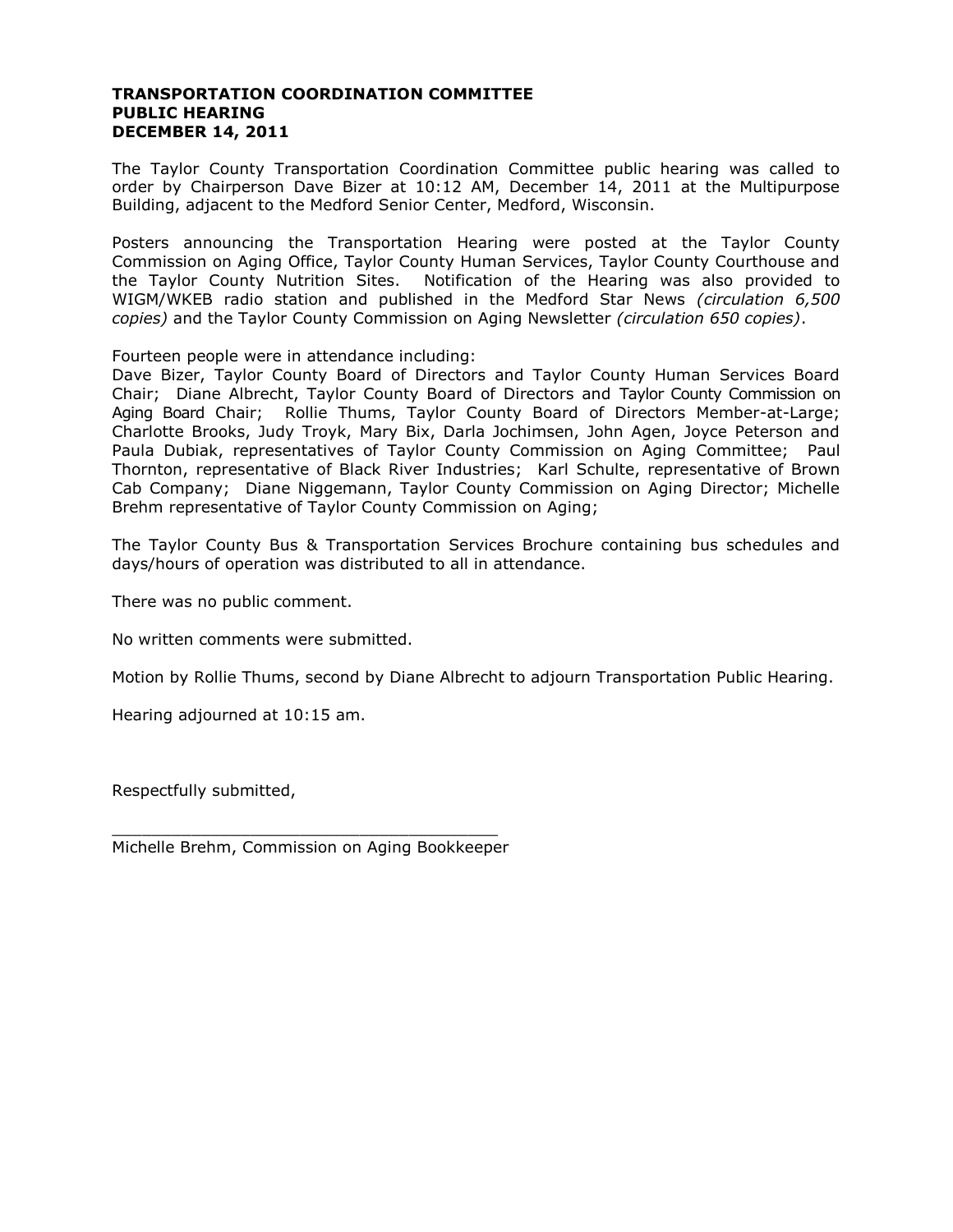## **TRANSPORTATION COORDINATION COMMITTEE MEETING MINUTES OF DECEMBER 14, 2011**

The Taylor County Transportation Coordination Committee regular meeting was called to order by Chairperson Dave Bizer at 9:00 AM, December 14, 2011 at the Multipurpose Building, Medford, Wisconsin.

**Members Present:** Dave Bizer; Diane Albrecht; Rollie Thums

**Also Present:** Karl Schulte, Brown Cab Company; Paul Thornton, Black River Industries; Diane Niggemann & Michelle Brehm, Taylor County Commission on Aging; Paula Dubiak, Joyce Peterson, Judy Troyk, Darla Jochimsen, Charlotte Brooks, John Agen, and Mary Bix, Taylor County Commission on Aging Committee

## **Approve Minutes from Previous Meeting**

**MOTION** by Rollie Thums, second by Diane Albrecht to approve May 18, 2011 meeting minutes as presented. **MOTION CARRIED.**

## **Approve Agenda**

**MOTION** by Diane Albrecht, second by Rollie Thums to approve the agenda for December 14, 2011 meeting. **MOTION CARRIED.**

## **Public Input**

▪ Karl Schulte from Brown Cab Company introduced himself to the committee and those in attendance. He is the Management Coordinator for Medford Taxi and also a member of the Non-Emergency Medical Transportation (NEMT) Advisory Council for LogistiCare.

▪ Paul Thornton stated Black River Industries recently purchased a new mini-bus that seats 12 passengers and 2 wheelchairs. An additional bus seating 12 passengers and 2 wheelchairs will arrive the end of 2012. The new buses include seats that can be repositioned and should provide a more comfortable ride.

## **Review / Approve Black River Industries 2012 Contract:**

Diane Niggemann presented the 2012 contract with Black River Industries for bus transportation. The total contract is \$64,992. The contract and bid specs were reviewed and discussed.

**MOTION** by Diane Albrecht, second by Rollie Thums to approve the Black River Industries contract for 2012 bus transportation. **MOTION CARRIED.**

#### **Review / Approve s.85.21 Transportation Plan for 2012**

Director Diane Niggemann reviewed the s.85.21 application for 2012. The application request is \$68,117. A match of \$13,623 in local funds is budgeted and used as the local share required match. The total transportation budget amount is \$92,740. It was noted the total budget amount is significantly lower than the 2011 budget amount of \$157,588 due to LogistiCare taking over Medicaid Transportation.

Other items discussed included:

▪ \$13,848 budgeted for the potential purchase of a 4-6 passenger mini-van to serve the Gilman Area.

▪ As of January 1, 2012 rates for the Volunteer Escort Driver Service will be as follows:

- Age 55 or older and/or disabled

35¢ per mile co-payment from the driver's home and return to the driver's home.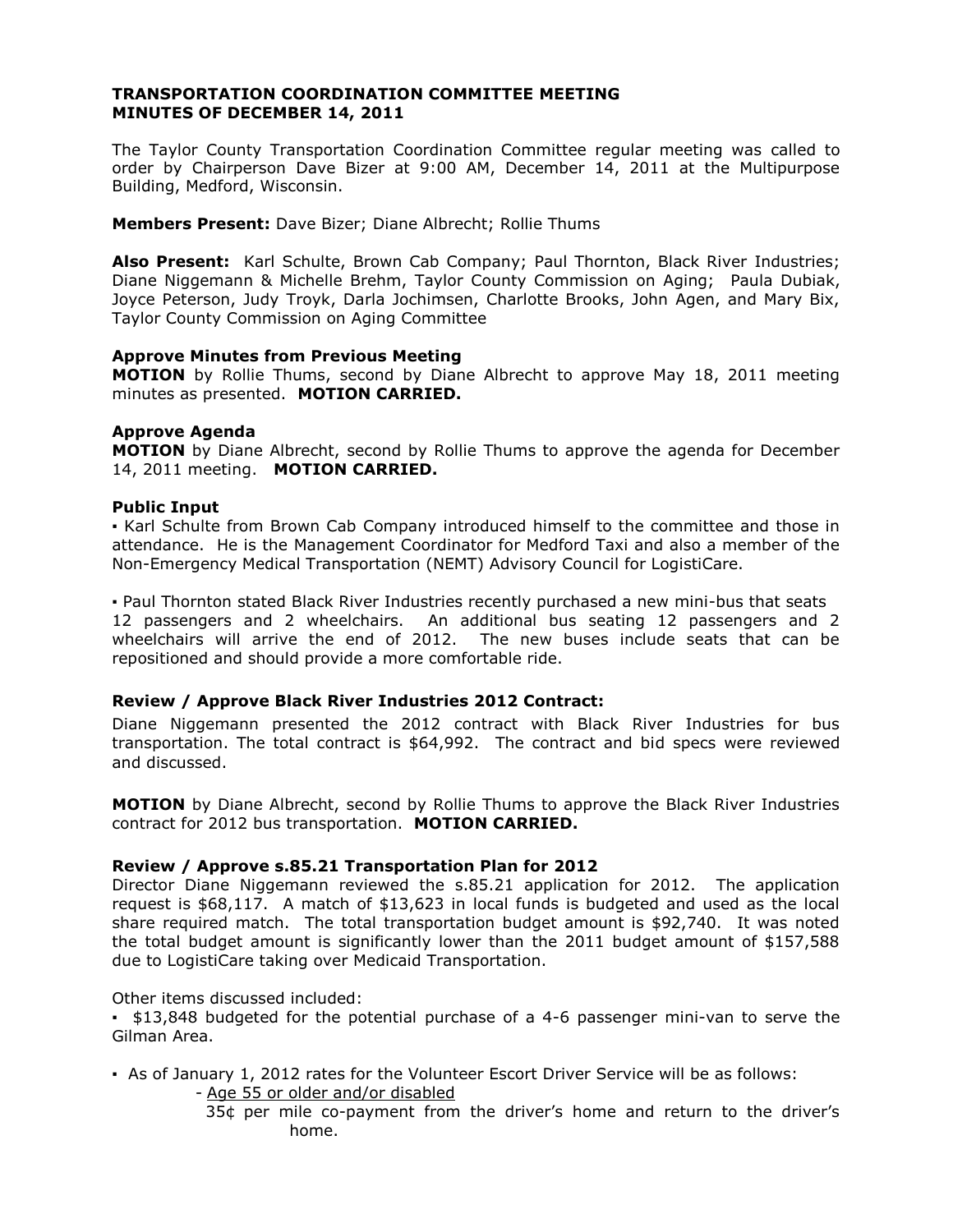- Non-elderly, non-disabled

 50¢ per mile from the driver's home and return and meals for the driver if appointment is for an extended period of time.

Volunteer driver reimbursement will remain at 50¢ per mile. \$12,600 has been budgeted to Cover the difference between the age 55 or older and/or disabled co-payment and volunteer driver reimbursement.

Further discussion regarding the application followed.

**MOTION** by Diane Albrecht, second by Rollie Thums to approve the 2012 s.85.21 Transportation Plan with the following corrections:

1. Change phone number from (715)748-1492 to (715)748-1491 in two locations:

Section E - Project Proposal Operating Project I - Item 5 - Routes and

Operating Project II - Volunteer Escort Drivers: Item 6 - Service Requests

- 2. Remove "M.A." from Operating II Volunteer Escort Drivers: Item 7 Eligibility
- 3. Change Section C Coordination, paragraph one, sentence three to read: "The Transportation Assistant, whose position is funded by the Commission on Aging , receives all requests for transportation from county departments and from the public." *(Removed "both Human Services")*

# **MOTION CARRIED.**

## **Update on Medical Assistance Transportation**

The Commission on Aging is still hearing some complaints about LogistiCare transportation, although the number has decreased. There is concern that some clients may not be using transportation through LogistiCare because of past problems.

## **Other Business**

Karl Schulte, Brown Cab stated the current Medford Taxi wheelchair van is being replaced with a newer model.

#### **Set Next Meeting Date**

The next regular meeting time and place will be determined at a later date.

**MOTION** by Diane Albrecht second by Rollie Thums to adjourn to Transportation Public Hearing. **MOTION CARRIED.**

Meeting adjourned at 10:07 AM.

Respectfully submitted,

\_\_\_\_\_\_\_\_\_\_\_\_\_\_\_\_\_\_\_\_\_\_\_\_\_\_\_\_\_\_\_\_\_\_\_\_\_\_\_\_ Michelle Brehm, Commission on Aging Bookkeeper